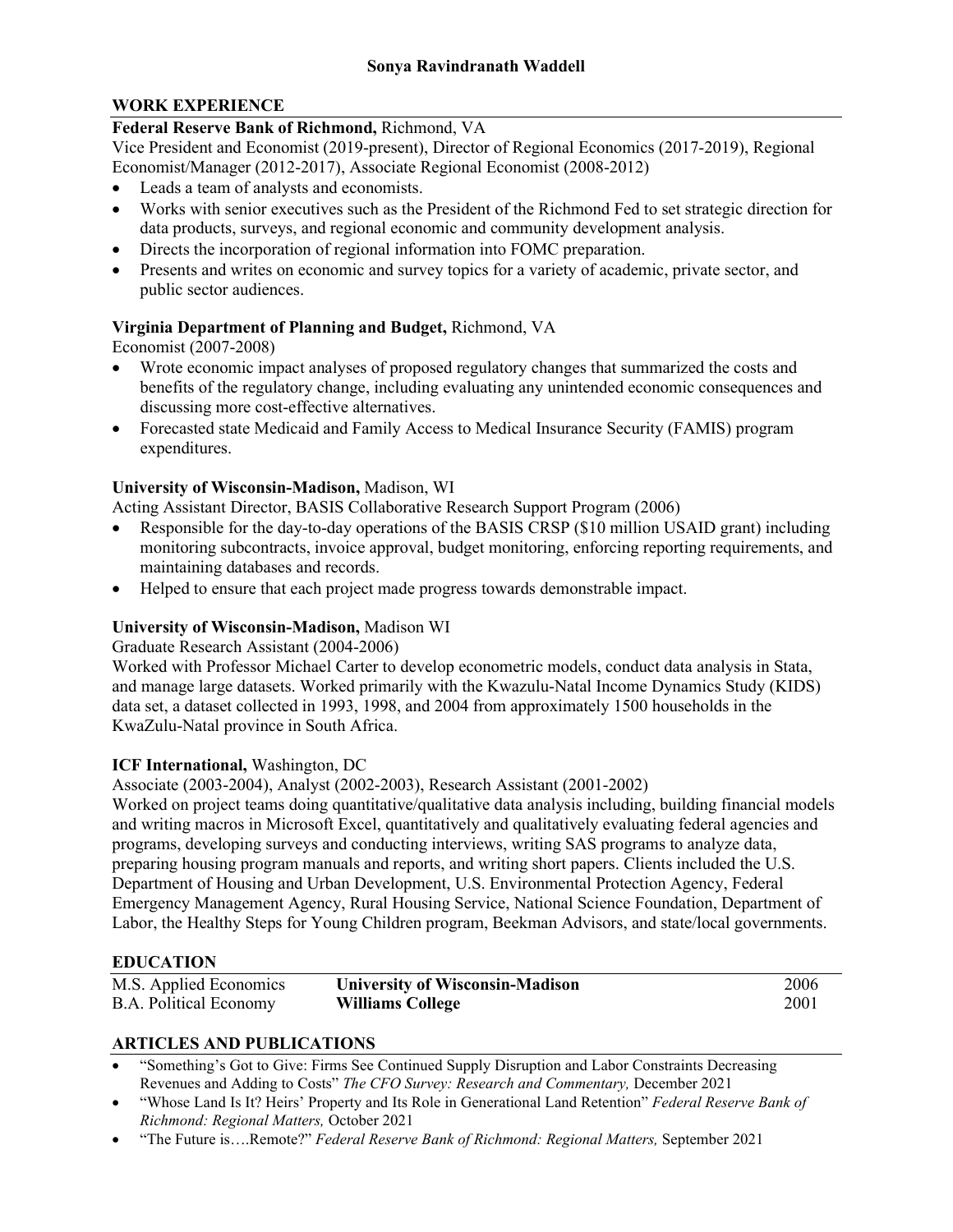- "How Do Employers Recruit New Workers?" (with Steven J. Davis and Claudia Macaluso), *Federal Reserve Bank of Richmond: Economic Brief,* September 2021
- "Will Recent Cost and Price Increases Persist?" *The CFO Survey: Research and Commentary,* July 2021
- "What Difference Does a Minimum Wage Make?" (with Stephanie Norris), *Federal Reserve Bank of Richmond: Econ Focus,* Q2/Q3: 2021
- "Are Labor Shortages Slowing the Recovery? A View from The CFO Survey" *Federal Reserve Bank of Atlanta Macroblog,* July 2021
- "Demand is Up, But Can Supply Match It?" (with Jacob Crouse) *Federal Reserve Bank of Richmond: Regional Matters,* May 2021
- "CFOs Don't Anticipate a Pickup in Investment: What Does this Mean for Productivity?" (with Brent Meyer) *The CFO Survey: Research and Commentary* April 2021
- "The CFO Survey: A Window Into the Past and the Future" (with John Graham and Brent Meyer) *The CFO Survey: Research and Commentary* April 2021
- "CFOs Growing More Optimistic, See Only Modest Boost from Stimulus Plan" (with Brent Meyer) *The CFO Survey: Research and Commentary* April 2021
- "The Landscape of the Rural Fifth District: Does Race Matter?" (with Surekha Carpenter) *Federal Reserve Bank of Richmond: Regional Matters* March 2021
- "Gauging Unemployment Rates When Workers Are on the Sidelines" (with Nicholas Haltom) *Federal Reserve Bank of Richmond: Regional Matters* February 2021
- "The Black Population of the Fifth District Across the Rural-Urban Continuum: A Historical Perspective" *Federal Reserve Bank of Richmond: Regional Matters* February 2021
- "The End of a Volatile Year: What Have Firms Told Us?" (with Jacob Crouse) *Federal Reserve Bank of Richmond: Regional Matters* January 2021
- "When Will Firms Return to Pre-COVID-19 Levels of Activity? Results from The CFO Survey," *The CFO Survey: Research and Commentary* October 2020
- "The CFO Survey and Firms' Expectations for the Path Forward," *The CFO Survey: Research and Commentary*  July 2020
- "Firms Do Not Anticipate Regaining Pre-COVID Employment Levels Through 2021," *The CFO Survey: Research and Commentary* July 2020
- "Income, Consumption, and the COVID-19 Pandemic" (with Emily Wavering Corcoran), *Federal Reserve Bank of Richmond: Special Reports,* June 2020
- "Introducing The CFO Survey," *The CFO Survey: Research and Commentary* May 2020
- "'Flattening the Curve': What Does It Buy Us?" (with John Mullin and Jessie Romero), *Federal Reserve Bank of Richmond: Special Reports*, May 2020
- "COVID-19: Unemployment Claims and Unemployment in Virginia" *Federal Reserve Bank of Richmond: Regional Matters* April 2020
- "The COVID-19 Pandemic and the Fifth District Economy," *Federal Reserve Bank of Richmond: Regional Matters* April 2020
- "COVID-19 and the U.S. Economy" (with Thomas Lubik), *Federal Reserve Bank of Richmond: Special Reports,* March 2020
- "The Coronavirus and Firms in the Fifth District: As of March 2020," *Federal Reserve Bank of Richmond: Regional Matters* March 2020
- "Rural Hospital Closures and the Fifth District", *Federal Reserve Bank of Richmond: Econ Focus,* Q1:2019
- "The Opioid Epidemic, the Fifth District, and the Labor Force," *Federal Reserve Bank of Richmond: Econ Focus* Q2:2018
- "The Adoption of Digital Technology: Survey of Fifth District Firms," *Federal Reserve Bank of Richmond: Regional Matters* May 2018
- "A Tale of Three Cities: Richmond, Charlotte, and Baltimore," *Federal Reserve Bank of Richmond: Regional Matters* October 2017
- "The Opioid Epidemic," *Federal Reserve Bank of Richmond: Regional Matters* August 2017
- "The Urban Core in the Tale of Three Cities," *Federal Reserve Bank of Richmond: Econ Focus,* Q2:2017
- "Measuring Economic Activity: How the Richmond Fed Uses Diffusion Indices," *Federal Reserve Bank of Richmond: Regional Matters* November 2016
- "From Stylized to Quantitative Spatial Models of Cities," (with Pierre-Daniel G. Sarte) *Federal Reserve Bank of Richmond: Economic Quarterly,* Q3: 2016
- "Why Richmond Got a Reserve Bank," *Federal Reserve Bank of Richmond: Regional Matters* June 2016
- "Predicting Economic Activity through Richmond Fed Surveys," *Federal Reserve Bank of Richmond: Econ Focus* Q4:2015
- "Monitoring Economic Activity in Real Time Using Diffusion Indices: Evidence from the Fifth District," *Federal Reserve Bank of Richmond: Economic Quarterly* Q4:2015